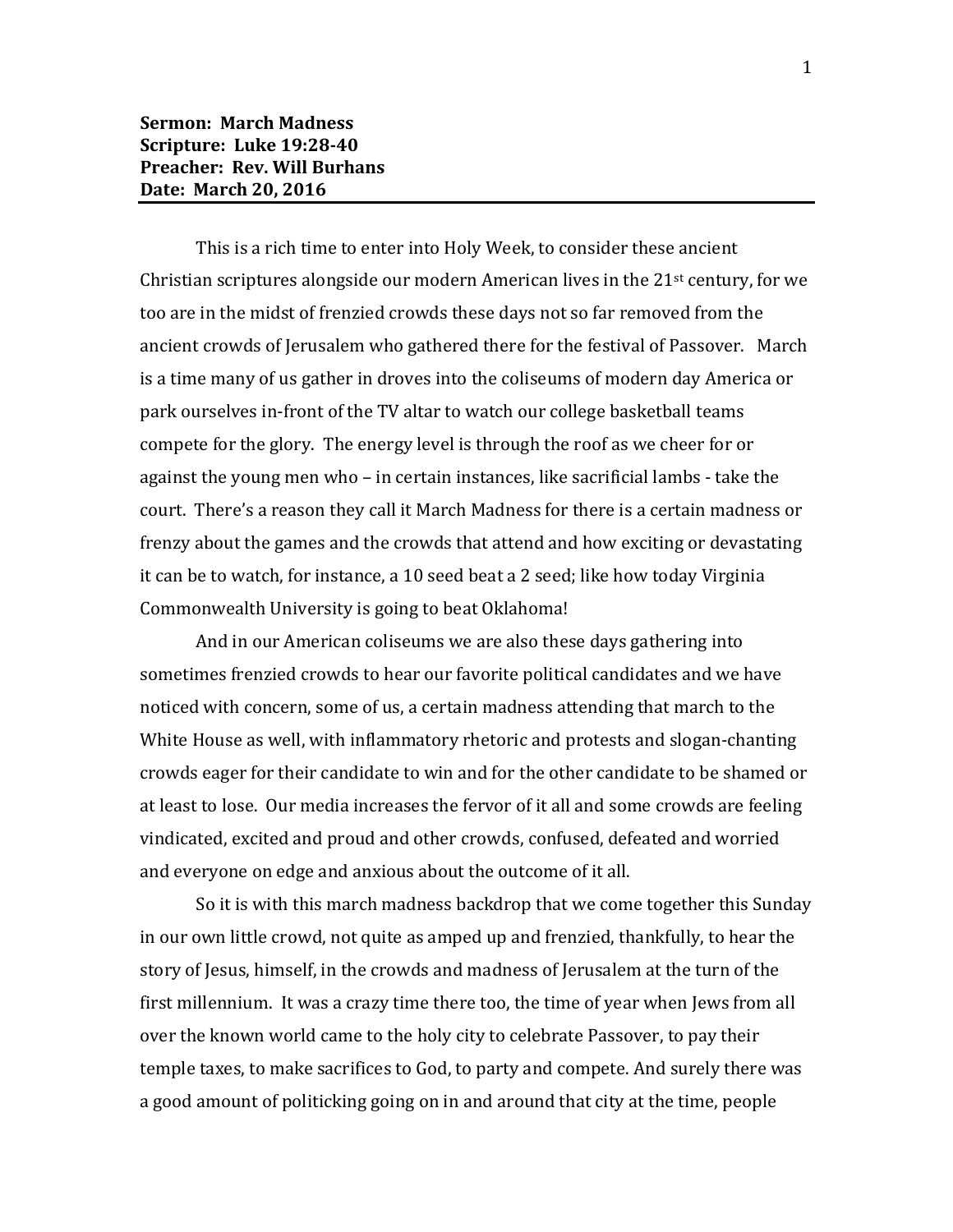vying for favor and position, power and privilege, even if the Holy Roman Empire, the greatest superpower of the time, seemed irrevocably enthroned in power.

But in the midst of all that there was something small and strange happening just east of the city, between the city walls and the Mount of Olives. It's told a little differently in the Gospel of Luke than it is elsewhere. There was a crowd, Luke writes, but a smallish one of disciples and followers and curiosity seekers around this Jewish man from Galilee, called by some the Messiah and others a revolutionary and still others a madman. And this Jewish man was riding on a small colt or donkey towards Jerusalem and a group of people, a little crazed-seeming, were laying their cloaks before him and saying that he was a king, singing and crying out "here comes the King! The one who comes in the name of the Lord!" To an outsider they would have seemed like they had lost it, like crazed Duke fans, I mean, they were seriously "feeling the bern" for this man, crying and shouting and telling everyone to make way for the Savior of the world??!

And it was especially strange, this humble procession, compared with what the city had likely just witnessed coming from the other direction – biblical scholars Borg and Crossan remind us - and that was Pilate arriving into the city through the Western gates, with enormous pomp and circumstance, mounted on a cavalry charger, with legions of soldiers flanking him, maybe their hats said "Making Israel Great Again!" I don't know, but certainly entering in glamorous attire, dramatically, triumphantly, displaying wealth and might and power for all to see! Now that was an entrance to behold!

In light of that, Jesus' approach must have seemed silly. Pilate and his entourage were awesome and awe-inspiring! Jesus on his donkey, not so much. Pilate had wealth and power and position that made him untouchable to the common man. Jesus had no wealth, basically the cloak on his body, and the most unsavory of people touched him all the time. Pilate was an elite of the world's greatest empire, he was a hard-working, a land and people-owning prefect of Rome and Jesus, well he was a nobody homeless person who wondered around with only what he could carry, feeding off the system some would say, maybe not even paying the taxes he owed to Rome.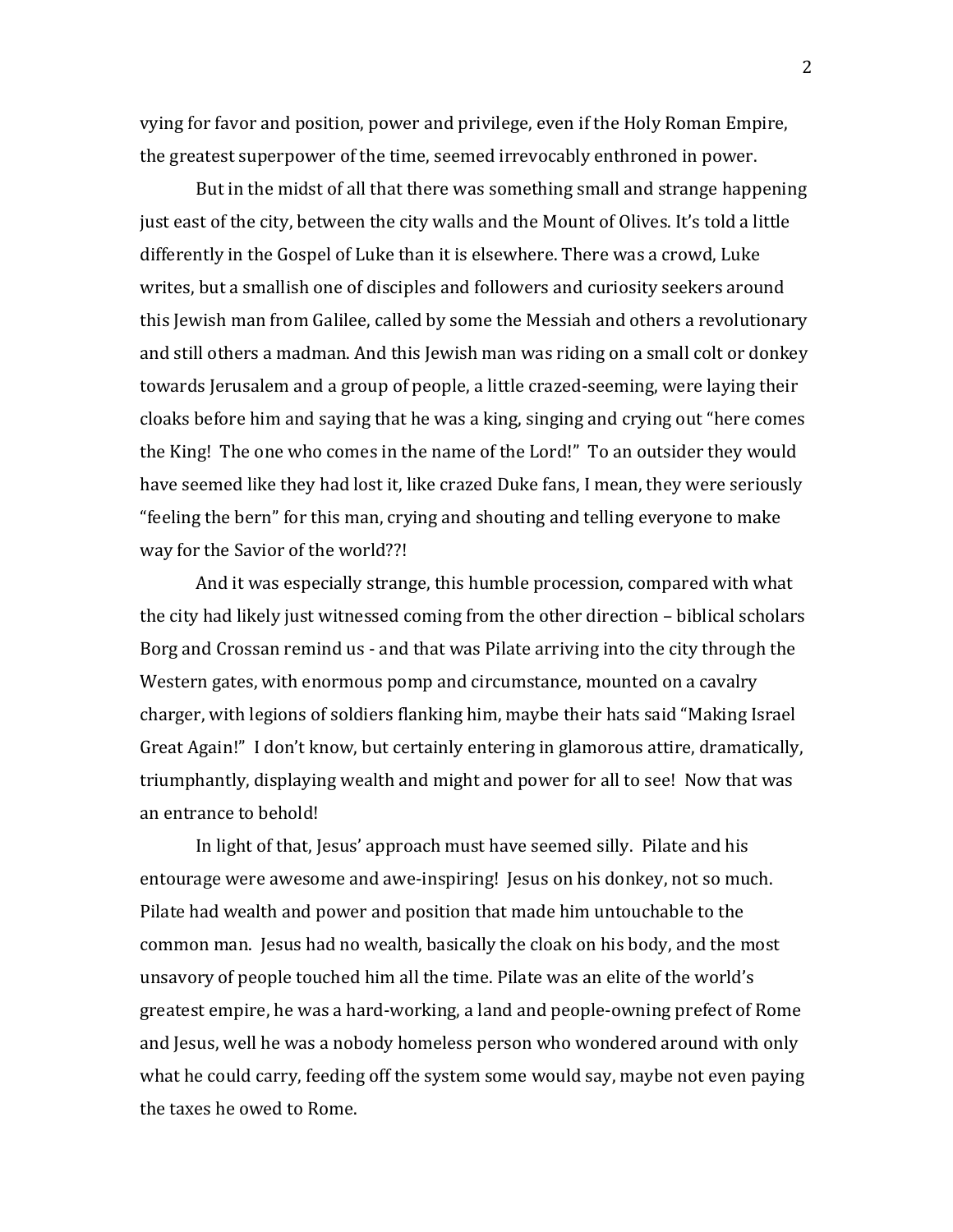They both entered the city that week and amazingly they would meet. Pilate would judge Jesus barely worth his time to execute and by week's end this donkeyrider Savior would be publicly executed as a criminal, a scrap of a human being pinned to a cross and disposed of!

But despite all this, note that it is not for the mighty and awesome Pilate that you and I gather into a crowd this Sunday morning and wave our palm branches, but for this poor Jew who rode toward Jerusalem that day on a donkey. And we and millions and millions of others like us across this world remember not the feasts that Pilate had with his legions in the great halls of Jerusalem that week but the meager meal that Jesus had with just a few of his followers in some upper room on a nondescript Jerusalem street. And we don't think a minute about the journey that Pilate and his Roman legions took in leaving Jerusalem at the end of that holiday, but we've contemplated for lifetimes, the via dolorosa, the way of sorrow that Jesus walked through the streets of Jerusalem to Golgotha. And we have not a whit of knowledge about what happened for the rest of the days of Pilate's life after that week, he lived much longer than Jesus did, but we know, and feel as intimately as though it were our own, the end of Jesus' days and his death that took place on that hill, a death that changed everything… a death that changed everything.

So therefore in this time and in this age, in these march days of madness, let us not to forget which story we belong to, which King it is before whom we kneel. We are not saved or doomed based upon who becomes the next president of the United States. The world's salvation does not depend on worldly power holders. Our way forward is not forged through systems where the victory and rise of some comes at the defeat and expense of others. We do not bow down in awe before the sparkling Pilates of this world, but we, here in this crowd, kneel in reverence before the man on the donkey, the victim on the cross.

So do not be transfixed by the mob or drawn up into the fears of the crowd, nor elated or deflated by the victories and defeats of this world, the rising and falling of powers, for all of this is momentary and fleeting. Instead, let us be transfixed by the cross and drawn up into the passion of Jesus's love. Let our heads hang low at the ruin of innocent life and at our complicity in systems that bless the high and